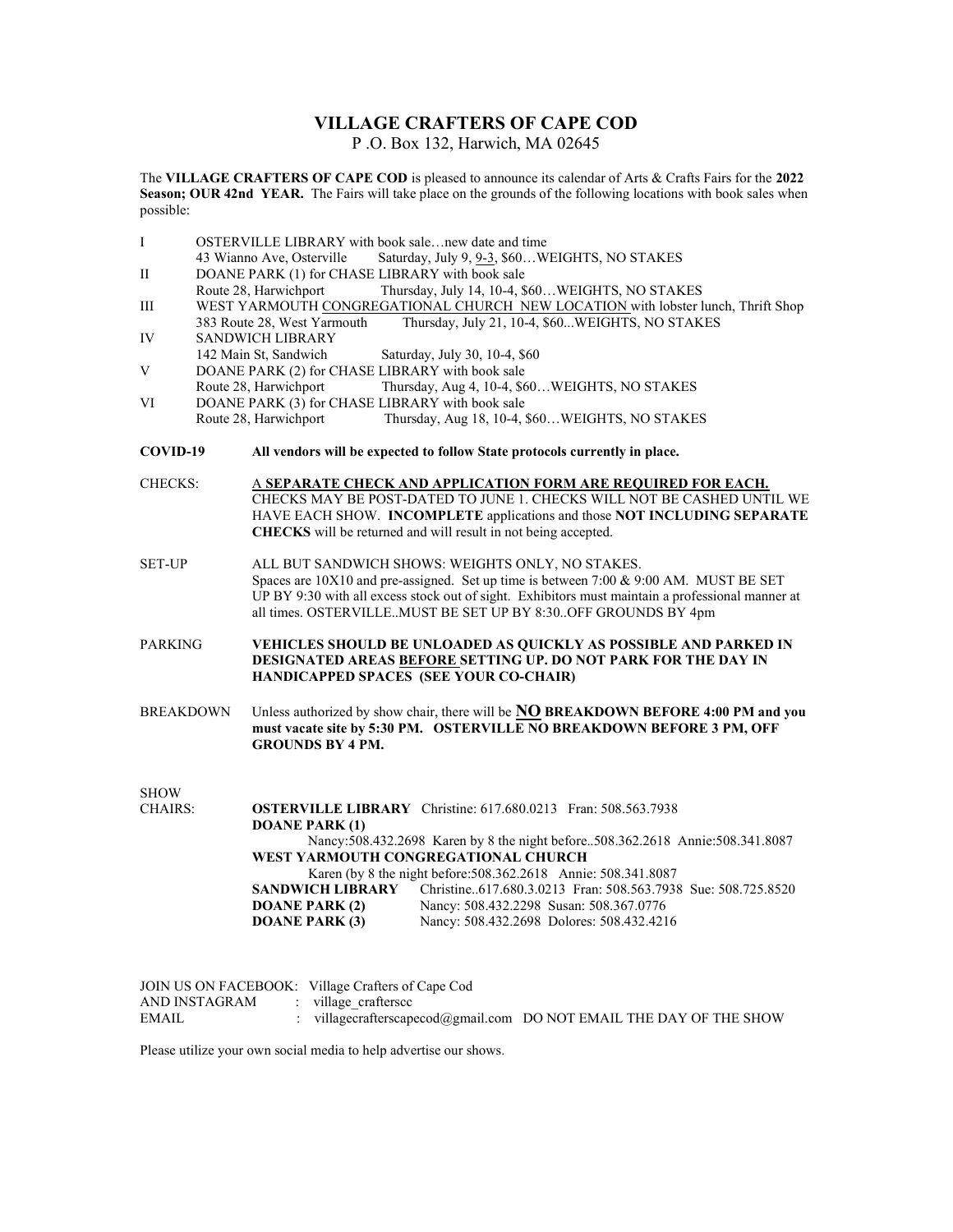- SHOW RULES 1. Only original hand-crafted juried items made by the exhibitor may be displayed. NO MANUFACTURED ITEMS, KITS OR IMPORTS ARE ACCEPTABLE. NO UNJURIED ITEMS WILL BE ALLOWED. NO 'REDUCED' SALE TYPE SIGNS PERMITTED. Chairpersons have the power to ask anyone whose work is misrepresented to leave.
	- 2. New applicants not in our previous shows must submit three (3) photos of your work and one (1) photo of your full display BY MAIL. If your craft has changed, this also applies to you. Please label all photos with your name and address.

DON'T 3. DEADLINE FOR APPLICATIONS IS MARCH 30, 2022. A SELF-ADDRESSED FORGET STAMPED ENVELOPE MUST BE INCLUDED WITH PAYMENT IN FULL ALONG S.A.S.E, WITH THE APPLICATION(S). Acceptance letters will be sent ASAP. YOUR CHECK WILL NOT BE PROCESSED UNTIL WE HAVE THE SHOW POSTDATE YOUR CHECKS TO JUNE 1

- 4. Make separate checks payable to VILLAGE CRAFTERS OF CAPE COD and mail to P.O. BOX 132, Harwich, and MA 02645.
- 5. Exhibitor must have and is responsible for collecting MASS SALES AND USE TAX.
- 6. Tables must be covered on all four sides. It is your responsibility to keep your area clean and take your trash home with you.
- 7. ABSOLUTELY NO ALCOHOLIC BEVERAGES OR PETS ALLOWED.

PUBLICITY Publicity will be done through rack cards, posters, display ads and your social media as well as ours SHOW FEES Show fees are used for advertising with the balance donated to the Organizations we sponsor. REFUNDS THEREFORE, THERE ARE NO REFUNDS. In 2019 we donated over \$5,000.00.

SOCIAL MEDIA PLEASE UTILIZE YOUR SOCIAL MEDIA TO FURTHER PUBLICIZE OUR EVENTS

## $\mathcal{L}(\mathcal{L})$  OSTERVILLE LIBRARY (with book sale) NEW TIME NEW FEE SATURDAY, JULY 9, 2022 9AM-3PM WEIGHS..NO STAKES

 We will have the use of a tent provided by the library. First come, first served for being in the tent. All others crafters will have the appropriate spaces for their tents. This is not on the annual Osterville Day as the park was already booked.

| NAME            | TELEPHONE                                                                                          |
|-----------------|----------------------------------------------------------------------------------------------------|
| <b>ADDRESS</b>  |                                                                                                    |
| <b>PRODUCTS</b> | MA SALES & USE TAX $#$                                                                             |
|                 | FEE: \$60.00 (ENCLOSE SEPARATE CHECK) AUTO PLATE #<br>EMAIL                                        |
| time.           | I would like to be located inside the tent. The number of spaces are limited $10x10$ space at this |

## MUST BE OFF THE GROUNDS BY 4 PM as there is an event following ours.

I will not hold the Village Crafters , the Osterville library or the town of Osterville (Barnstable) responsible for any injury, property damage or theft nor will I be a party to any legal action against them. PLEASE NOTE NO RAIN DATE.

Signature Date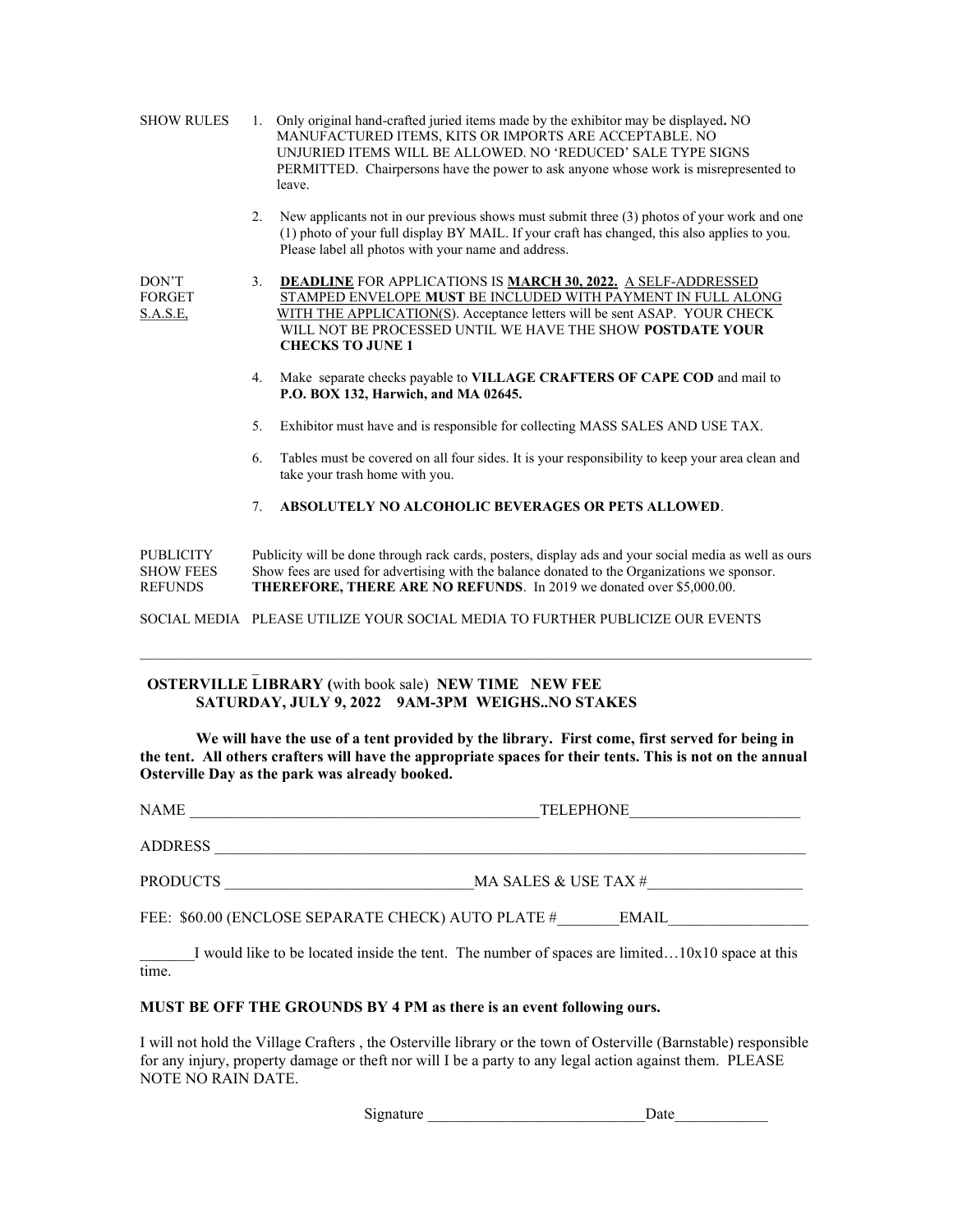| <b>DOANE PARK (1) for CHASE LIBRARY</b> (with book sale) |                                   |
|----------------------------------------------------------|-----------------------------------|
| THURSDAY, JULY 14, 2022                                  | <b>10AM-4PM WEIGHTS NO STAKES</b> |

| <b>NAME</b>                                                                                                                                                                                                                      | TELEPHONE                                                                                                             |                 |                     |
|----------------------------------------------------------------------------------------------------------------------------------------------------------------------------------------------------------------------------------|-----------------------------------------------------------------------------------------------------------------------|-----------------|---------------------|
|                                                                                                                                                                                                                                  |                                                                                                                       |                 |                     |
|                                                                                                                                                                                                                                  |                                                                                                                       |                 |                     |
| FEE: \$60.00 (ENCLOSE SEPARATE CHECK) AUTO PLATE#_________________________________                                                                                                                                               |                                                                                                                       |                 |                     |
| I will not hold the Village Crafters or the Town of Harwich responsible for any injury, property damage or<br>theft nor will I be a party to any legal action against them. PLEASE NOTE NO RAIN DATE.                            |                                                                                                                       |                 |                     |
|                                                                                                                                                                                                                                  | Signature Date                                                                                                        |                 |                     |
| WEST YARMOUTH CONGREGATIONAL CHURCH NEW LOCATION<br>with lobster lunch and open Thrift Shop Donation to a non-profit charity to be determined.<br>THURSDAY, JULY 21, 2022                                                        | 10AM-4PM WEIGHTSNO STAKES                                                                                             |                 |                     |
|                                                                                                                                                                                                                                  |                                                                                                                       |                 |                     |
| ADDRESS                                                                                                                                                                                                                          |                                                                                                                       |                 |                     |
| PRODUCTS MASALES & USE TAX #                                                                                                                                                                                                     |                                                                                                                       |                 |                     |
| FEE: \$60.00 (ENCLOSE SEPARATE CHECK) AUTO PLATE #________________________________                                                                                                                                               |                                                                                                                       |                 |                     |
| I will not hold the Village Crafters nor the West Yarmouth Congregational Church responsible for any<br>injury, property damage or theft nor will I be a party to any legal action against them. PLEASE NOTE NO<br>RAIN DATE.    |                                                                                                                       |                 |                     |
|                                                                                                                                                                                                                                  |                                                                                                                       |                 | Signature Date Date |
| SANDWICH LIBRARY SATURDAY, JULY 30, 2022<br>TELEPHONE TELEPHONE TELEPHONE<br>NAME<br>ADDRESS                                                                                                                                     | <u> 1989 - Johann John Stein, marwolaeth a bhaile an t-Amhain an t-Amhain an t-Amhain an t-Amhain an t-Amhain an </u> | <b>10AM-4PM</b> |                     |
|                                                                                                                                                                                                                                  |                                                                                                                       |                 |                     |
| FEE: \$60.00 (ENCLOSE SEPARATE CHECK) AUTO PLATE# EMAIL EMAIL                                                                                                                                                                    |                                                                                                                       |                 |                     |
| I will not hold the Village Crafters, the Town of Sandwich nor the Sandwich Library responsible for any<br>injury, property damage or theft nor will I be a party to any legal action against them. PLEASE NOTE NO<br>RAIN DATE. |                                                                                                                       |                 |                     |

Signature \_\_\_\_\_\_\_\_\_\_\_\_\_\_\_\_\_\_\_\_\_\_\_\_\_\_\_\_Date\_\_\_\_\_\_\_\_\_\_\_\_\_\_\_\_\_